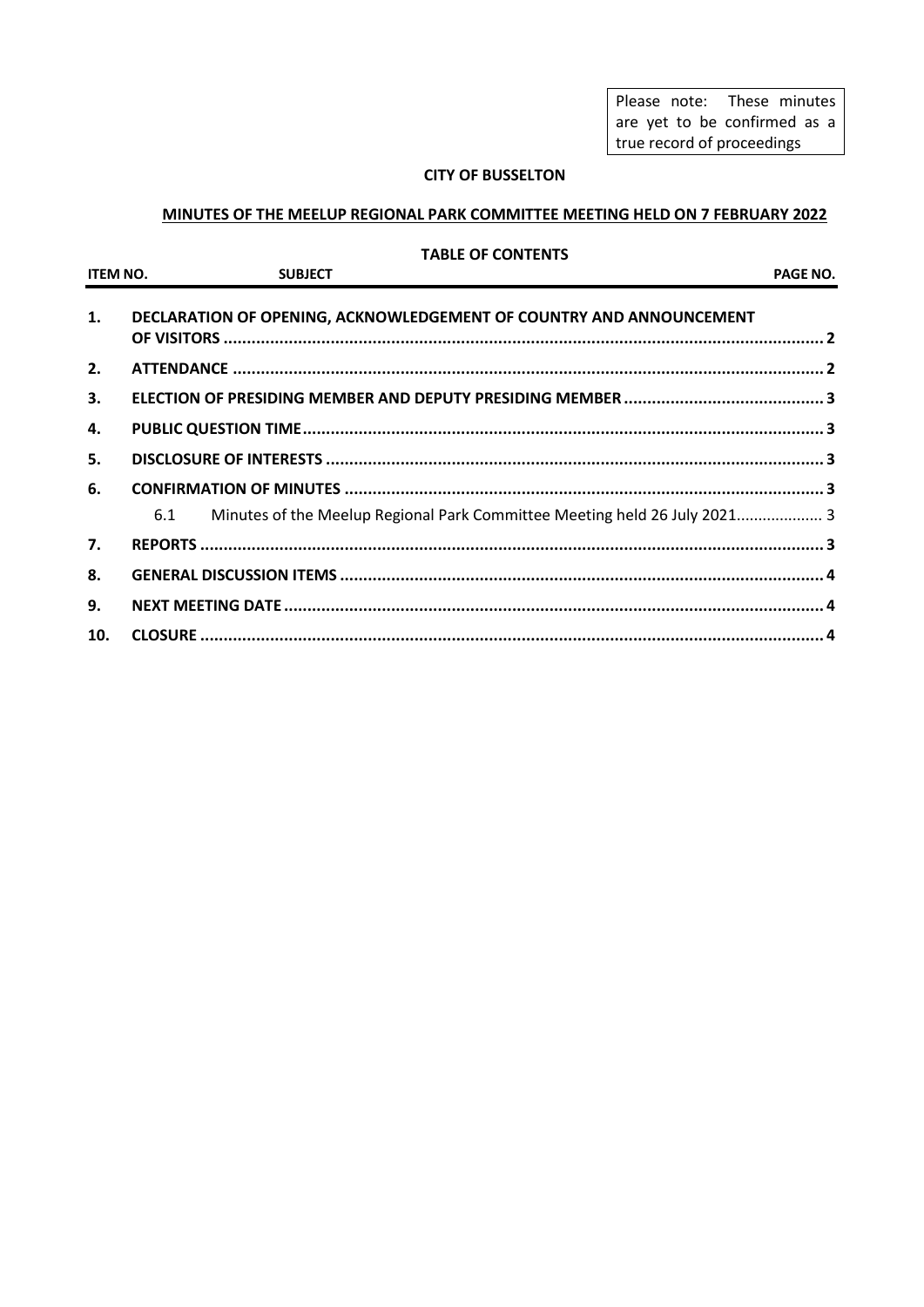# **MINUTES**

**MINUTES OF MEELUP REGIONAL PARK COMMITTEE HELD IN THE GREENFIELDS COMMUNITY MEETING ROOM, 35 DUNSBOROUGH LAKES DRIVE, DUNSBOROUGH, ON 7 FEBRUARY 2022 AT 9.30AM.** 

## <span id="page-1-0"></span>**1. DECLARATION OF OPENING, ACKNOWLEDGEMENT OF COUNTRY AND ANNOUNCEMENT OF VISITORS**

Mr Oliver Darby, Director Engineering and Works Services, opened the meeting at 9.32am.

Mr Darby noted this meeting is held on the lands of the Wadandi people and acknowledged them as Traditional Owners, paying respect to their Elders, past and present, and Aboriginal Elders of other communities who may be present.

## <span id="page-1-1"></span>**2. ATTENDANCE**

Presiding Member: Members:

Dr Bob Jarvis (from 9.34am) Cr Kate Cox

Cr Mikayla Love Mr Lyndon Miles Ms Kelly Lamp Mr Albert Haak Mrs Shirley Fisher Mrs Kerry Grist Ms Kelly Lamp Ms Danae Plowman Ms Kerry Stewart Mr Tony Smurthwaite

## Officers:

Mr Oliver Darby, Director, Engineering and Works Services Mr Bradley Reynolds, Parks and Gardens Coordinator Mr Kevin Bowser, Construction and Maintenance Coordinator Mr Will Oldfield, Senior Natural Resource Management/Environment Officer Mrs Emma Heys, Governance Coordinator

## Apologies:

Cr Sue Riccelli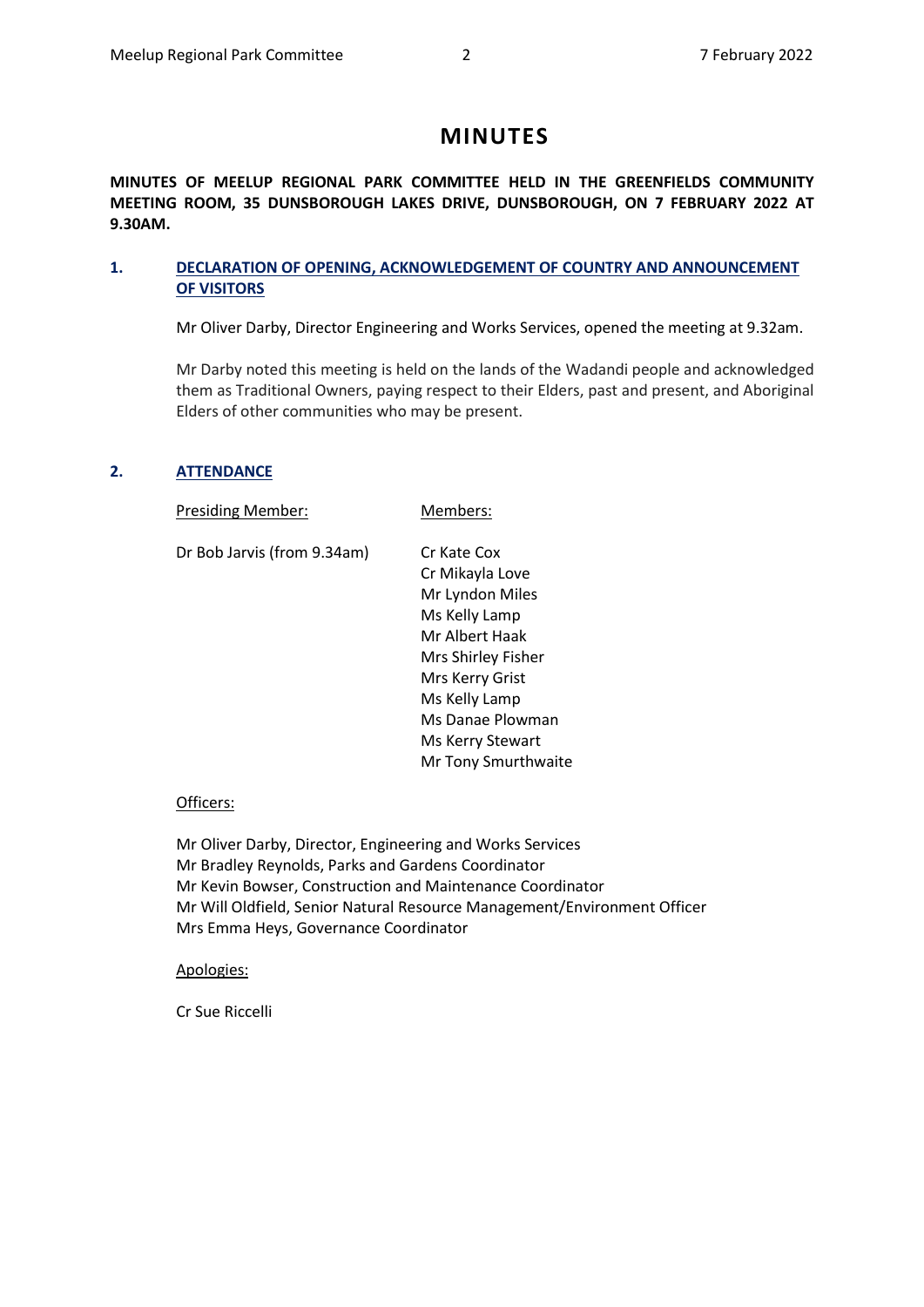## <span id="page-2-0"></span>**3. ELECTION OF PRESIDING MEMBER AND DEPUTY PRESIDING MEMBER**

In accordance with Delegation S1-26 Committee Elections, Mr Darby called for nominations for the position of the Presiding Member of the Meelup Regional Park Committee.

Mrs Shirley Fisher nominated Dr Bob Jarvis. Dr Bob Jarvis accepted the nomination.

With no other nominations received, Dr Bob Jarvis was elected as Presiding Member of the Meelup Regional Park Committee

9.35am: At this time, Dr Bob Jarvis assumed the Chair.

The Presiding Member called for nominations for the position of Deputy Presiding Member of the Meelup Regional Park Committee.

Dr Bob Jarvis nominated Mr Lyndon Miles. Mr Lyndon Miles accepted the nomination.

With no other nominations received, Mr Lyndon Miles was elected as Deputy Presiding Member of the Meelup Regional Park Committee.

#### <span id="page-2-1"></span>**4. PUBLIC QUESTION TIME**

Nil

## <span id="page-2-2"></span>**5. DISCLOSURE OF INTERESTS**

Nil

#### <span id="page-2-3"></span>**6. CONFIRMATION OF MINUTES**

#### <span id="page-2-4"></span>6.1 Minutes of the Meelup Regional Park Committee Meeting held 26 July 2021

## **COMMITTEE DECISION**

**MP2202/056** Moved Member T Smurthwaite, seconded Member A Haak

**That the Minutes of the Meelup Regional Park Committee Meeting held 26 July 2021 be confirmed as a true and correct record.**

**CARRIED 11/0**

#### <span id="page-2-5"></span>**7. REPORTS**

Nil